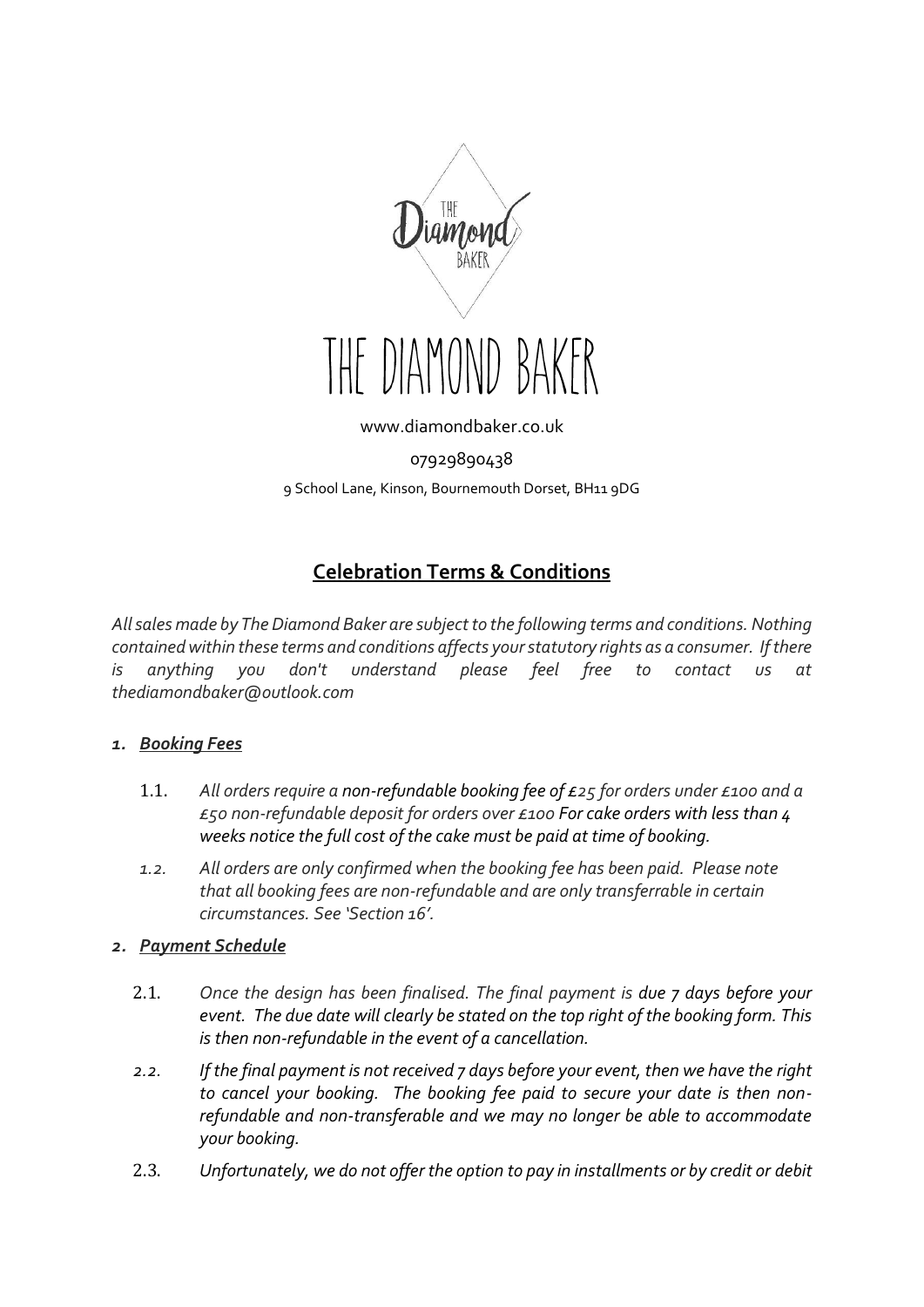*card. All payments are to be made by BACS transfer.*

## *3. Cake Details*

- *3.1. Once the booking form has been sent, please review all the details carefully especially; cake tier sizes, flavour choices, spellings of names, allergen information, delivery/collection time and contact numbers – please advise us of any changes as soon as possible.*
- *3.2. The cake will be made according to the booking form and therefore it is imperative that all details are checked carefully. Any errors not picked up on the booking form before the cake is made will not be considered to be our error.*

## *4. Decorative Items Supplied By Third Parties*

- *4.1. We cannot be held responsible for delays on items being supplied from other companies e.g., cake toppers, special order cake stands etc.*
- *4.2. If a bespoke cake topper or stand is required, please give us at least one month's notice to order it but ideally longer.*
- *4.3. If you are ordering a topper or cake stand yourself, please carefully check the size*  with us to make sure it is suitable for your cake and ensure the lead time is in line *with your event. We would always advise ordering as soon as possible.*
- *4.4. If ordering items yourself, we cannot be held responsible for any errors in size, shape or design as the ordering has not been carried out by ourselves.*
- *4.5. We reserve the right not to use anything supplied by a third party if we feel it's unsuitable (for instance if it is unsafe)*

## *5. Flowers Supplied By Florists (only applicable to larger celebration orders)*

- *5.1. When fresh flowers are being added to a cake, we will liaise with your florist about our requirements, but we would always advise you discuss this with them too.*
- *5.2. If you would like to source your flowers yourself, please be aware we can only work with what your florist provides for us on the day. Making sure there is a good selection for us to work with will really make the cake look even better. Any unsuitable or toxic flowers supplied will not be used on your cake.*
- *5.3. If your florist does not meet us at the agreed time at the venue, we cannot always guarantee that we will be able to wait for them to arrive.*
- *5.4. If we cannot wait due to lateness of your florist, then they would have to add the flowers to the cake, and we cannot be held responsible if the arrangement made does not then match our vision and design for the cake and take no responsibility for the way the flowers have been added to the cake which may not be in a food safe way.*

# 6. *Alterations To Orders*

6.1. *We are happy to make alterations to your cake design and order up to 2 weeks prior to your event date. Whilst every effort will be made to accommodate changes to the design, please note that changes within 2 weeks of the event cannot always be*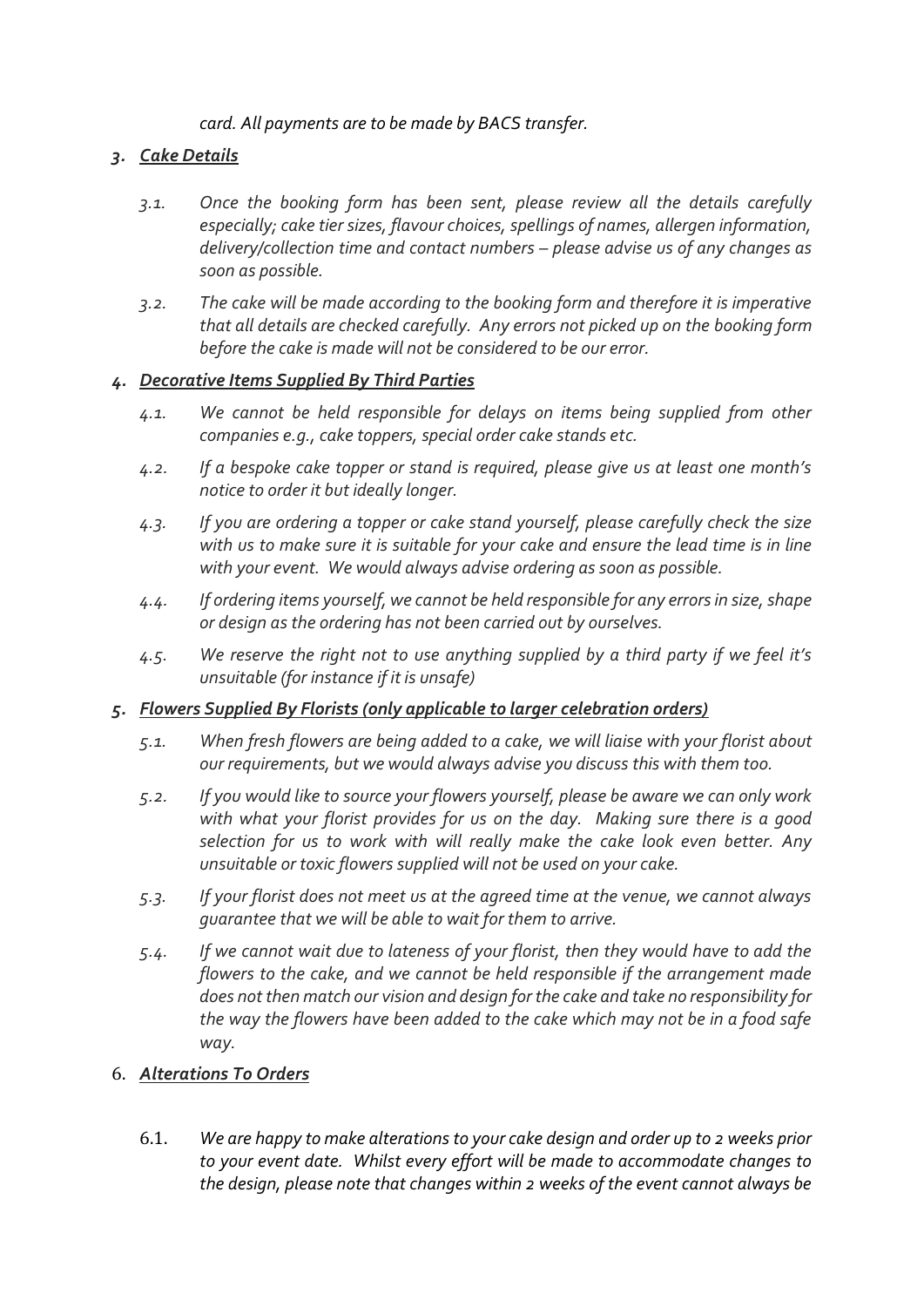*guaranteed.*

- 6.2. *Changes to cake designs may be subject to an additional cost. This will be discussed with you when making the changes. We reserve the right to increase a quoted price in the event you request a variation to the work agreed.*
- 6.3. *Please take the time to check the new copy of the order form with the amendments carefully and let us know by return if any changes are needed. See section 4.*

## *7. Collection Of Cakes*

- *7.1. We prefer to delivery more intricately decorated cakes. Not all cakes are available for collection; it depends on the design and size of the cake. Cakes over 3 tiers tall or with intricate decoration or sugar flowers are not suitable for customer collection.*
- 7.2. *Cakes that are collected by the customer are always boxed for transportation. We will provide full instructions on the care and handling of your cake. By taking the cake off the premises, you are agreeing you are happy with the design. We do not take any responsibility for any damage that may occur to the cake once it has left us.*
- *7.3. We advise cakes to be placed on a level, steady surface for transport e.g., in the passenger footwell of your car. The cake should then be stored in the box at room temperature and out of direct sunlight until taken to the venue.*

## *8. Delivery/collection & Set Up (only applicable to larger celebration cakes)*

- *8.1. Collection is free from BH11 at a pre arranged time.*
- *8.2. We prefer to deliver and set up our larger cake orders. We will deliver your cake to your venue at a pre-arranged time. This will be discussed during our communication , and we will advise the venue in advance of our arrival time.*
- *8.3. If the delivery time needs to be changed, please advise us as soon as possible but at least 14 days in advance – depending on other orders on the day of delivery, we cannot always guarantee a change of delivery time will be possible.*
- *8.4. Local delivery is charged at £10 within 5 miles from BH11. We charge £1 per mile after this. Collections and deliveries are not able to be arranged for Sundays and Bank holidays. Cakes can however be collected/delivered on the Friday or Saturday.*
- 8.5. *Set up on the day will be included in your quote unless the cake needs to be delivered after 12pm. This would then incur a £25 additional fee.*
- *8.6. It is your responsibility to ensure you have given us the correct delivery information and delivery time. This will be on your cake booking form so please check it carefully.*
- *8.7. It would be very rare, but on the event day we may be faced with a 'force majeure' e.g., severe weather conditions, public unrest, or other unexpected events that may make delivery to your venue impossible. You can be assured that we would always do our best to deliver as prearranged, but some circumstances would be out of our reasonable control. Please ensure you have adequate wedding insurance in place to cover this eventuality.*
- *8.8. It is your responsibility to ensure you have provided us with the set-up details and*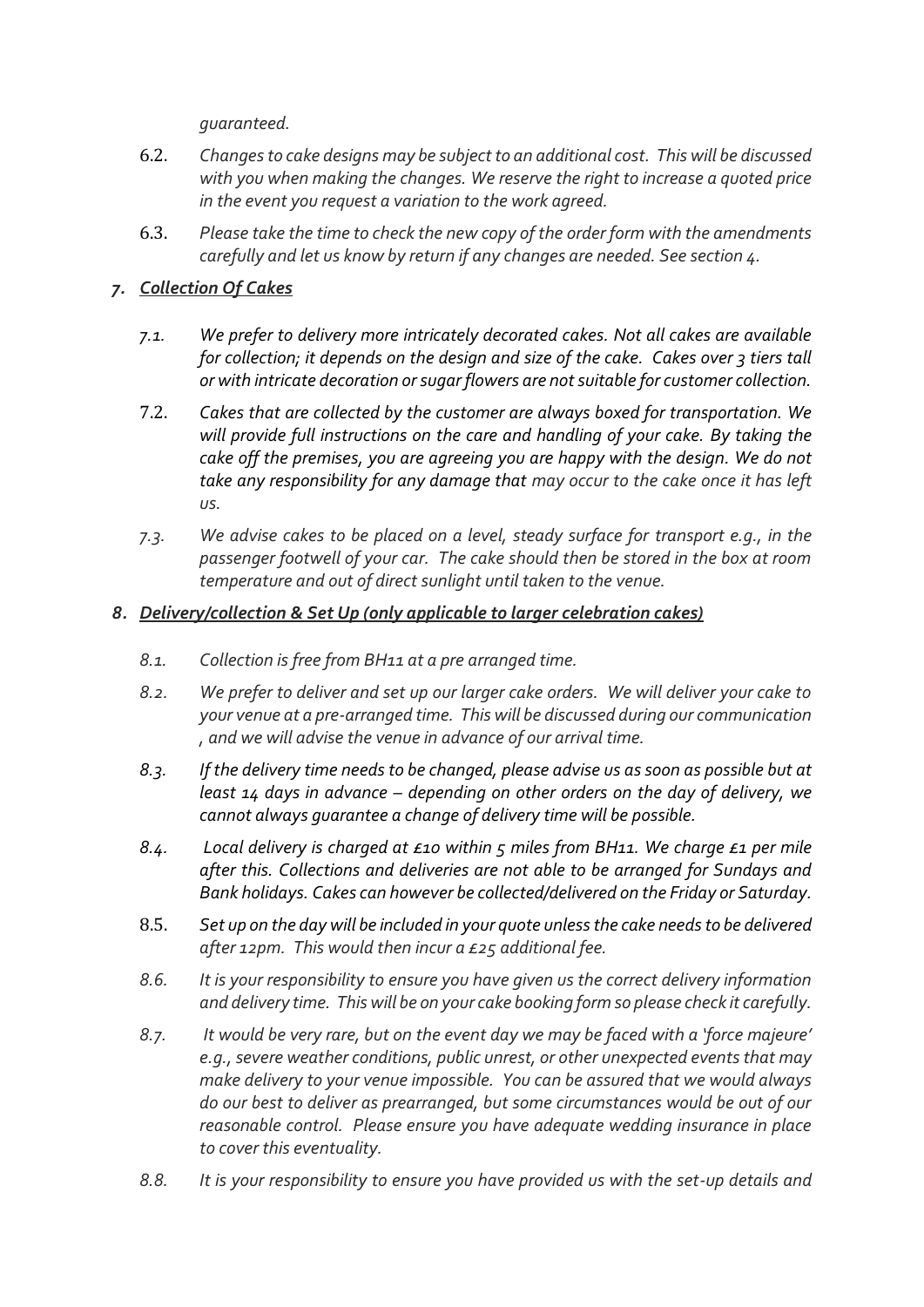*location of the cake at the venue. We cannot be held responsible for the location of the cake at the venue. Please ensure that the display location is level, stable and strong enough to hold the cake. It would be advisable that it is not directly in front of a heat source, in a sunny window/conservatory or in a location where it could be knocked easily by passing guests.*

- *8.9. We reserve the right to change the location of the cake at the venue if we feel it is unsuitable and may cause damage to the cake e.g., the cake table is in front of a large glass window, and it is an extremely hot day*
- *8.10. We also reserve the right not to use a cake stand provided by the venue or yourself if we feel it will not hold the weight of the cake. We have a wide selection of suitable cake stands available to hire if you so wish. This will be discussed at your consultation.*
- *8.11. We will photograph the cake at the venue as proof that it has been delivered and set up and left in perfect condition.*

## *9. Non-Edible Elements*

- *9.1. Most of our stacked cakes will contain non-edible elements such as plastic dowels, flowers, or cake toppers. We will advise you of any non-edible elements that need to be removed during cutting. The information will be on your booking form*
- *9.2. As we will not personally be cutting the cake, we cannot accept any responsibility for any non-edible elements not removed prior to serving. We will give you information concerning any non-edible elements they need to remove.*

## *10. Shelf Life*

- *10.1. We recommend our cakes be eaten within 3 days of the event for them to be enjoyed at their best.*
- *10.2. Left over cake can be frozen if you would like to, we can discuss this with you at your consultation.*

## *11. Allergens & Special Dietary Requirements*

- *11.1. All allergy and special dietary requirements should be conveyed to The Diamond Baker during communications. It is the customer's responsibility to make us aware of any special dietary requirements that need to be accommodated in the making of the cake.*
- *11.2. Unless otherwise stated, all cakes contain; gluten, butter and eggs and are made in an environment that handles; nuts, soya, and alcohol. Gluten-free, nut-free, and dairy free cakes can sometimes be made on request; however, we cannot guarantee that these cakes will not contain trace amounts of these ingredients due to the nature of the product.*
- *11.3. We would recommend anyone with a severe nut; dairy or gluten intolerance does not eat our cakes.*
- *11.4. We will provide full allergen information with the cake upon delivery/collection.*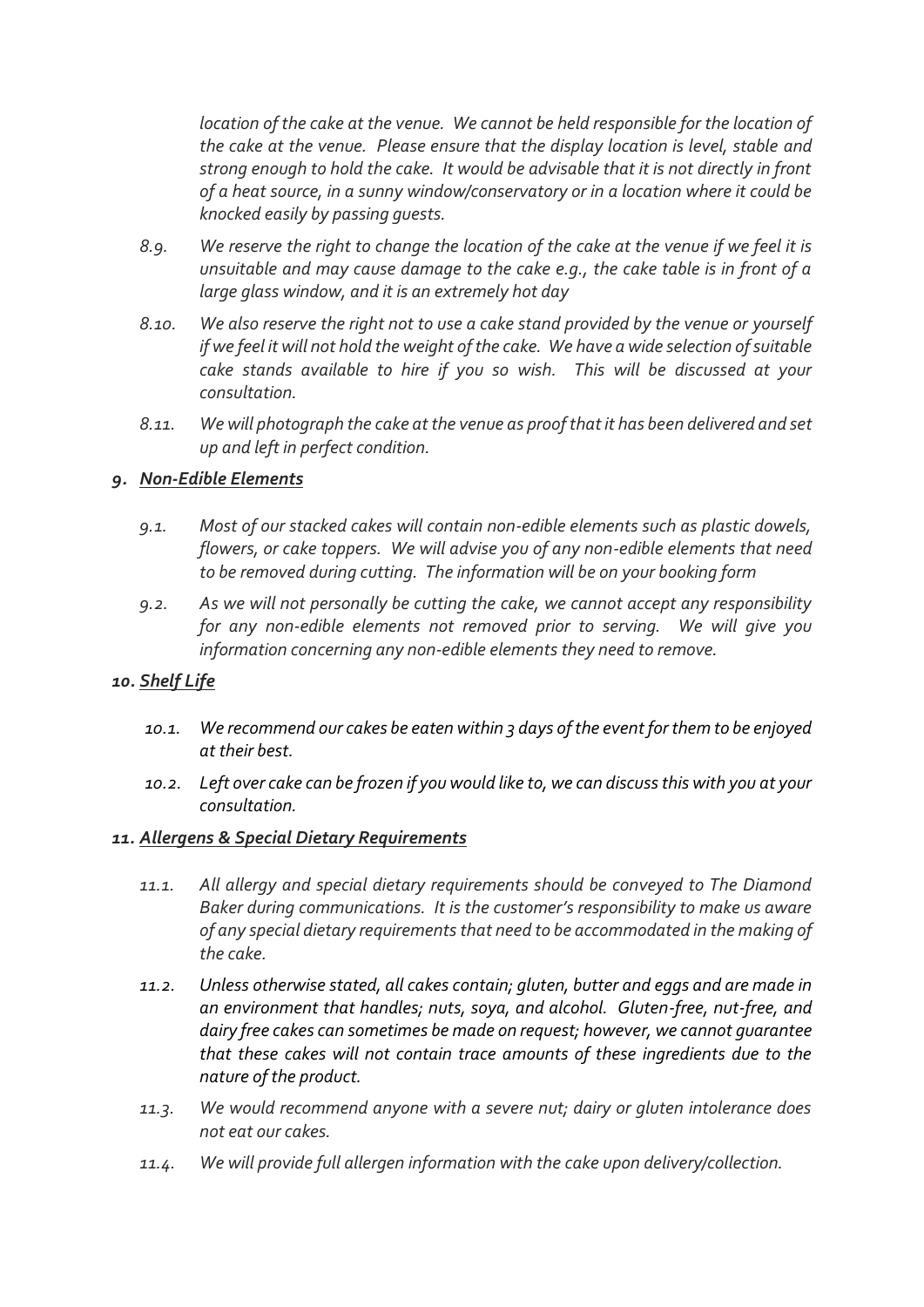*11.5. The Diamond Baker accepts no liability for customers suffering allergic reactions from eating our cakes.* 

## *12. Publication & Promotional Rights*

- *12.1. The company, The Diamond Baker is the sole designer and owner of the final cake design. All rights in any original designs created and designed by the company shall remain the exclusive property of the company.*
- *12.2. From time to time our designs are published in the media e.g. magazines, websites, and blogs. We reserve the right to use any image of a customer's cake made by the company for publication after the delivery date unless previously agreed in writing between the customer and the company.*
- *12.3. The customer has no ownership rights over any cake design. Exclusivity of cake designs between our customers is not guaranteed unless the customer commissions an exclusive design.*

## *13. Commissioning A Cake That Is Similar To Another Design*

- *13.1. If you request a cake that is not our original design, we will seek the permission of the original designer to recreate it. This cannot always be guaranteed and we would prefer to use the cake as inspiration only.*
- *13.2. If you wish to have us recreate someone else's design, we would prefer not to directly copy it, but to use it as a basis to design your cake around so that it is unique to you.*

## *14. Cancellations/Refunds*

- *14.1. The booking fee is non-refundable in the event of cancellation. A booking fee is only transferable at the discretion of The Diamond Baker.*
- *14.2. Cancellations from the date of booking until 7 days before the event will forfeit the booking fee.*
- 14.3. *Cancellations with less than 7 days are subject to full payment. If this has not already been paid then the final balance will be immediately payable upon cancellation. This final payment is non-refundable in the event of cancellation if that cancellation occurs within 7 days of the event.*
- 14.4. *There may be a rare occasion when The Diamond Baker needs to cancel an order due to exceptional circumstances beyond our control\*. In this case, as much notice as possible of the cancellation will be given and any monies paid, including deposits will be refunded. If required, we will also assist in finding a replacement baker of the same high standard to make your cake for you.*

*\*This does not include a force majeure that may occur on the event day. See 'Section 9.6'.*

# *15. Change Of Event Date*

*15.1. If you need to change your event date, please let us know as soon as possible. Any changes are subject to availability and are not guaranteed. Please liaise with us to check our availability before moving the event date.*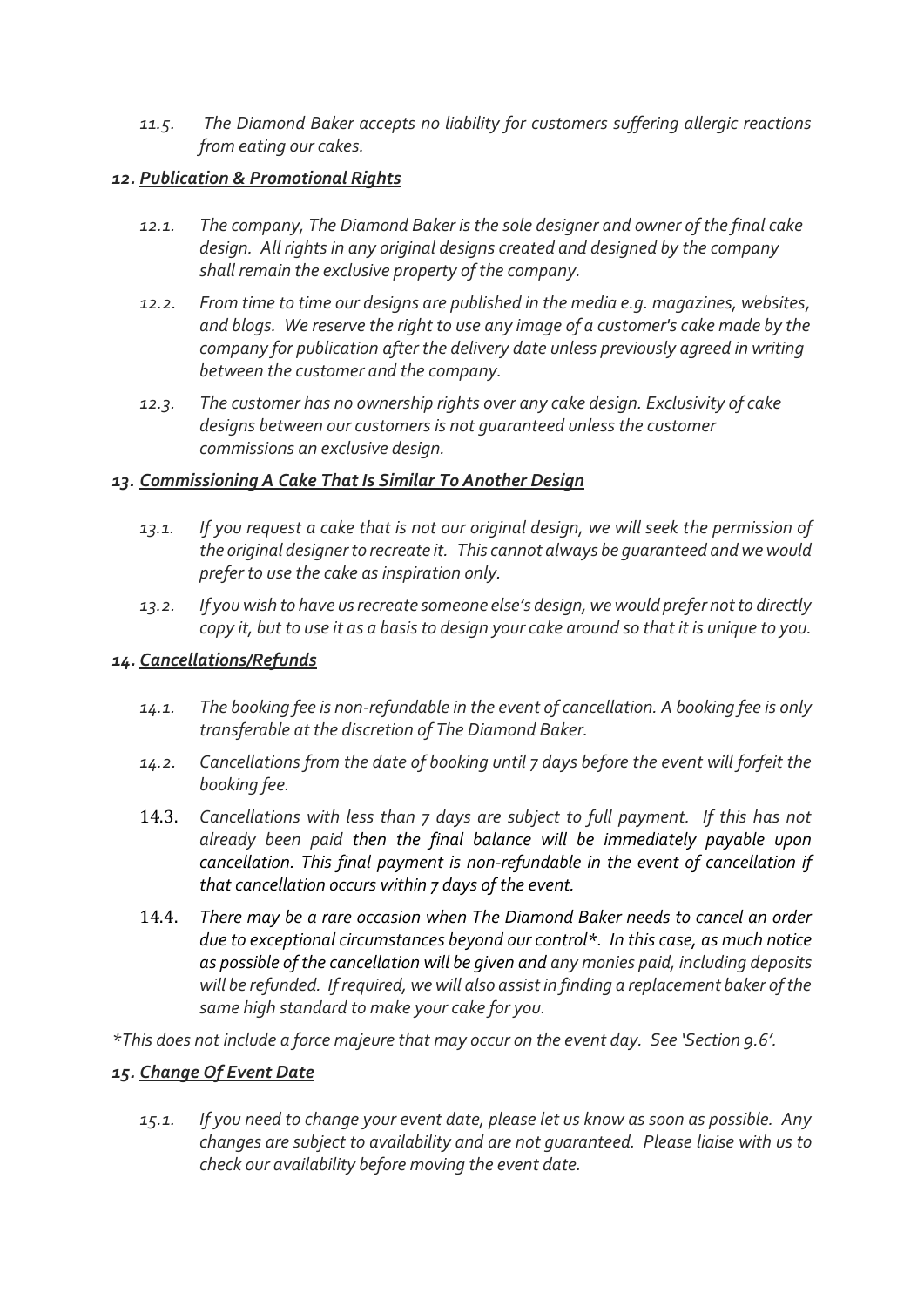- 15.2. *Provided we are available for your new event date, your booking fee can be transferred if it is within 4 weeks of the original date.*
- *15.3. If you are moving to a date further ahead than 4 weeks from the day you request the change, a new booking fee of £25 will be payable. The first booking fee will not be refundable or transferable. It will be classed as a cancellation and a new booking as it is highly likely we will have turned down other work for your first date. \**
- *15.4. If you are moving your event to a date we are unavailable for, unfortunately the booking fee will be strictly non-refundable as this covers work already completed in the run up to your event (this may include but is not limited to: phone calls, emails, completing and sending forms, ordering items specific to your cake and it is also highly likely that we will have turned down other work for your original date).*
- *15.5. Date changes to different years may be subject to an additional charge in line with our yearly cost increases e.g., a date change from 2022 to 2023.*
- *15.6. Date changes from off peak days/months to peak days/months, may be subject to an additional charge e.g., a date change from a Thursday in January to a Bank Holiday in August.*

*\*If we are subsequently able to fill the original date with a new booking, we will deduct the first booking fee off the final balance of your cake.*

## *16. Complaints*

- 16.1. *In the unlikely event there is an issue with your cake, it must be brought to our attention within 48 hours of the cake being collected/delivered so we can be given the opportunity to assess the nature of the problem. We would take any complaints very seriously.*
- *16.2. If the complaint is regarding the quality of the cake, we may ask for the cake or the remainder of the cake to be returned to use within 48 hours of delivery for inspection.*
- *16.3. If the complaint is regarding the design of the cake, but the cake was made according to the booking form and sketch which has been checked and approved, we cannot be held responsible for any errors not picked up by the customer.*
- 16.4. *For any complaints we can only deal with the person who booked the cake originally.*
- *16.5. You must give us an opportunity to resolve the issue and agree not to post any defamatory comments or pictures on online forums or social media channels before discussing the situation with us and allowing us reasonable time to provide a satisfactory solution.*
- *16.6. Once a solution has been reached, you agree not to post any defamatory comments or pictures on online forums or social media at any point in the future. If this happens, we may seek to take legal action against you.*

#### *17. COVID 19 Restrictions*

- *17.1. If your booking has to be amended due to COVID 19 restrictions, we will try our best to be accommodating and flexible.*
- 17.2. *If you need to postpone your booking because your event falls under a period of Government restrictions for COVID 19, e.g., a national lockdown or Tier 3 / Tier 4*